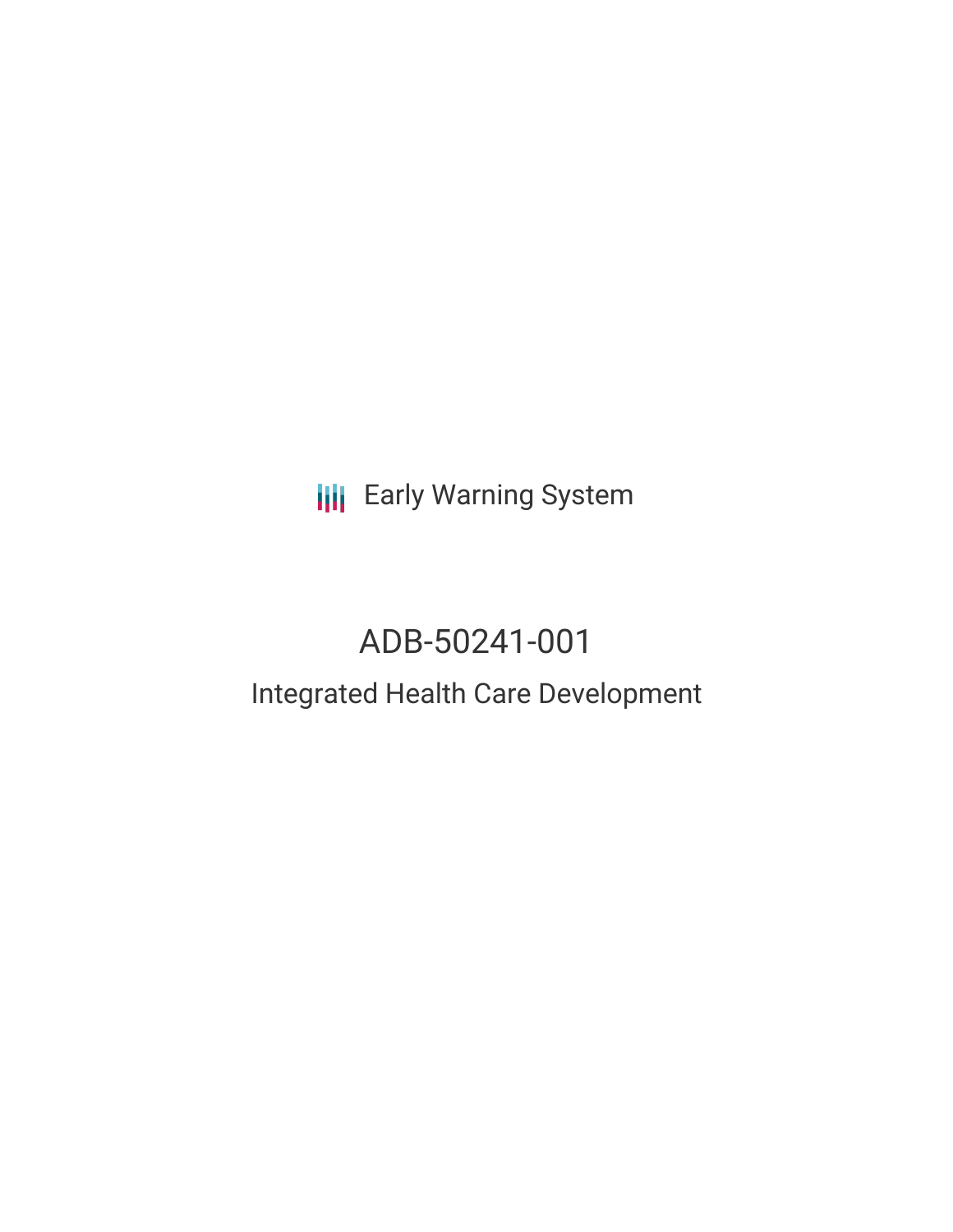#### **Quick Facts**

| <b>Countries</b>               | Kazakhstan                   |
|--------------------------------|------------------------------|
| <b>Specific Location</b>       | Almaty, Astana               |
| <b>Financial Institutions</b>  | Asian Development Bank (ADB) |
| <b>Status</b>                  | Closed                       |
| <b>Bank Risk Rating</b>        | U                            |
| <b>Voting Date</b>             | 2017-11-29                   |
| <b>Sectors</b>                 | <b>Education and Health</b>  |
| <b>Investment Type(s)</b>      | <b>Advisory Services</b>     |
| <b>Investment Amount (USD)</b> | $$0.50$ million              |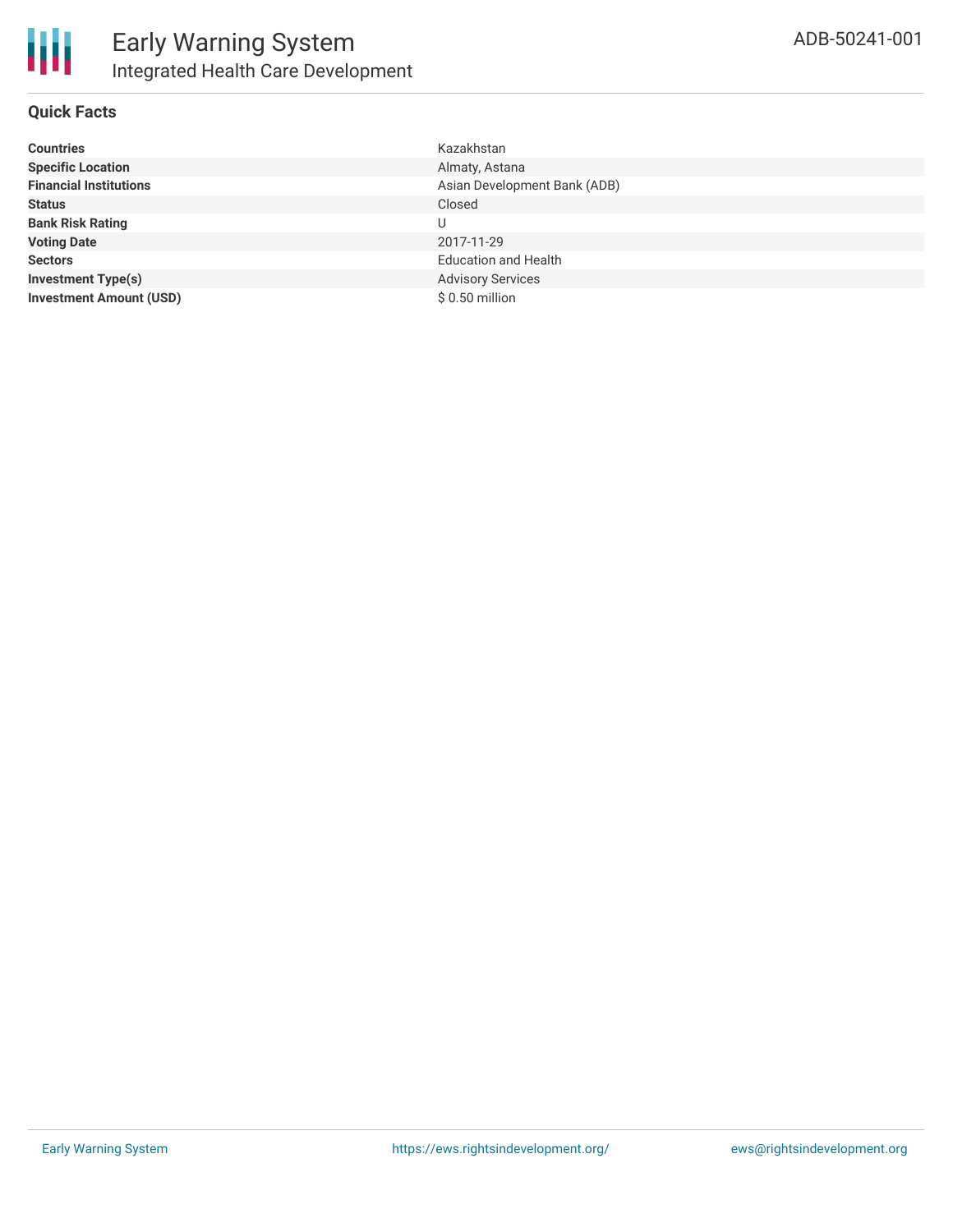

#### **Project Description**

According to ADB website, the project will help enhance health service delivery in Kazakhstan by using a combination of government financing and private sector resources to meet the rehabilitation and construction demand for health facilities. The project will be implemented from 2019 to 2015.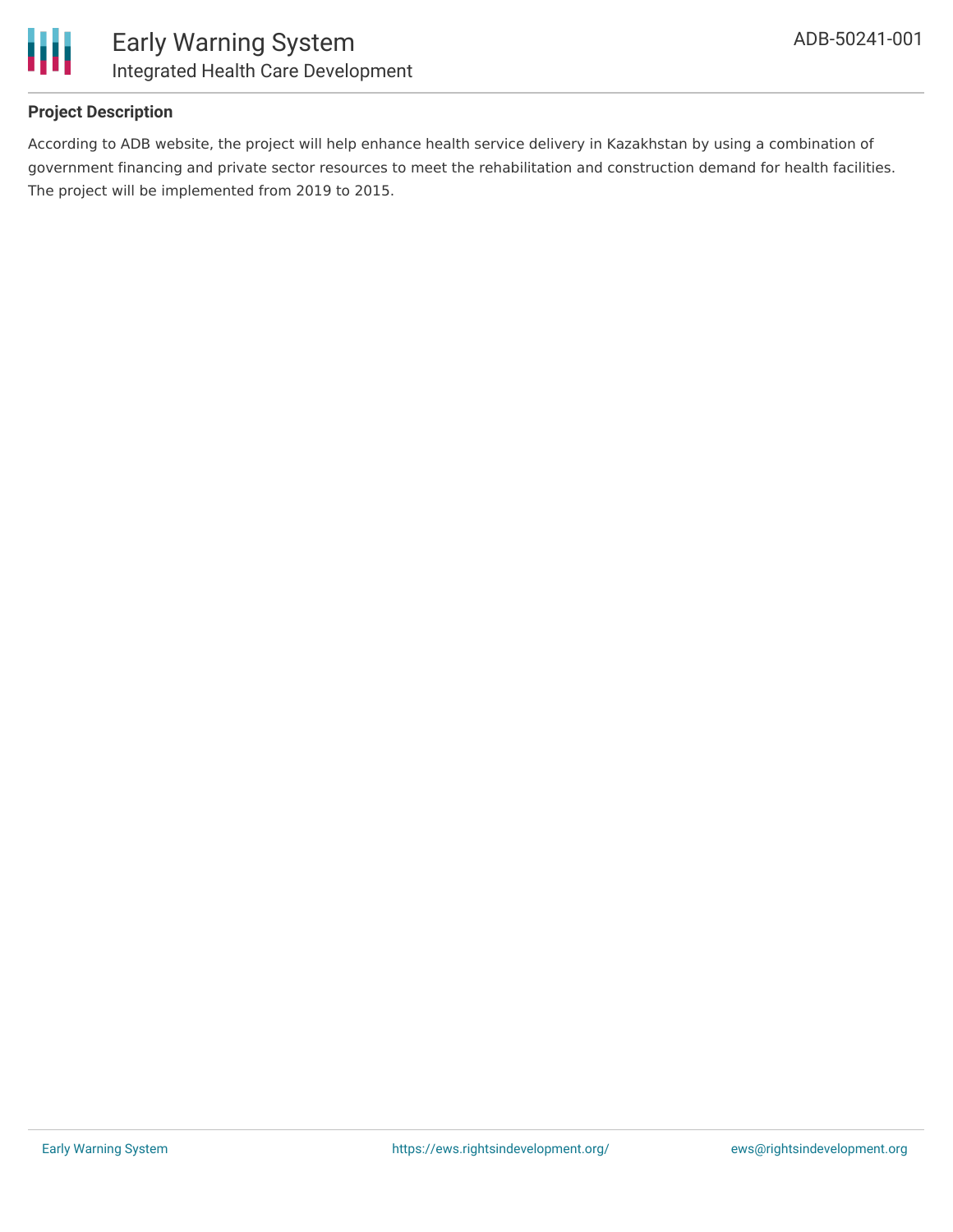#### **Investment Description**

Asian Development Bank (ADB)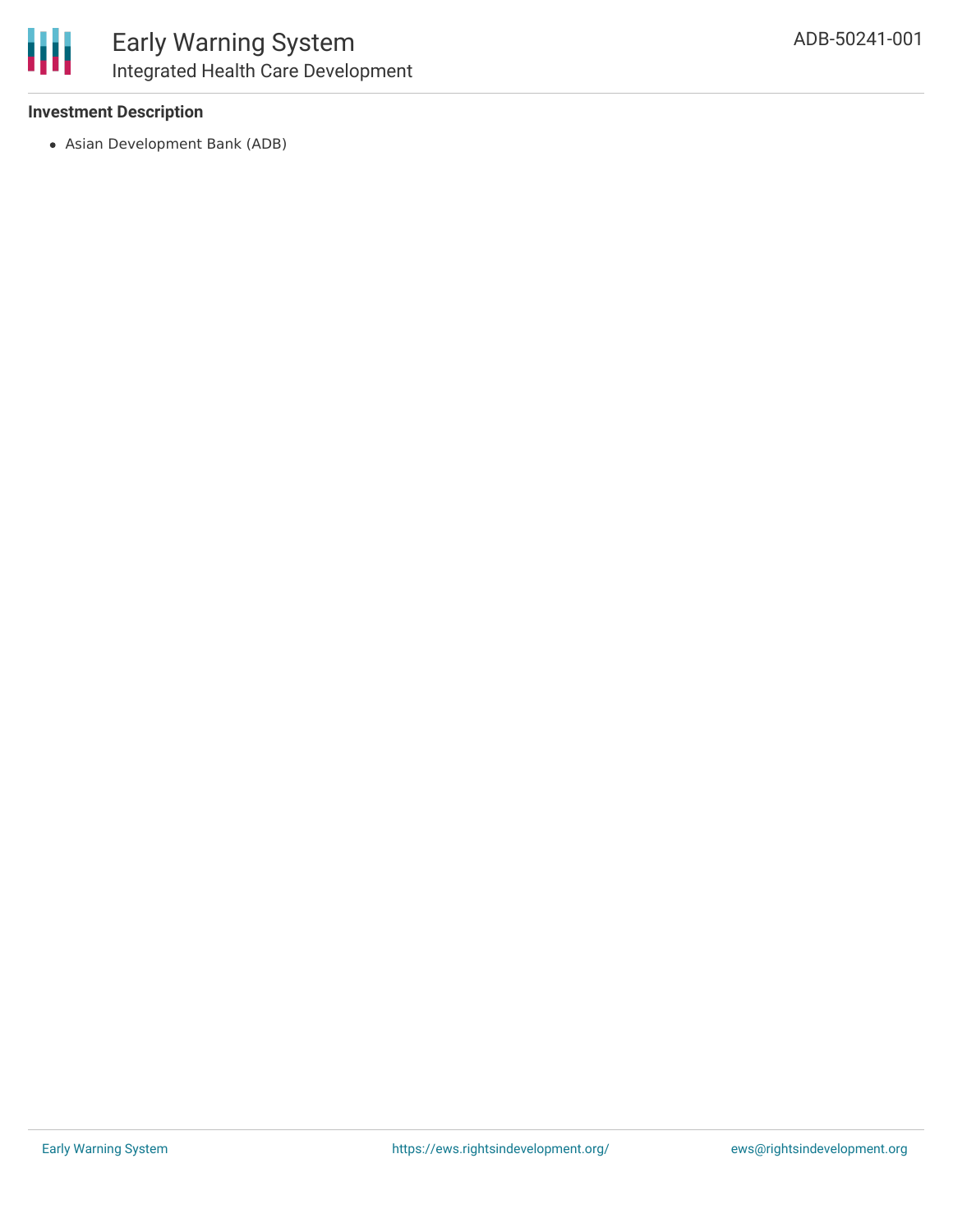### **Contact Information**

Ministry of Healthcare Anara Musrepova, Adviser to the Minister Email Address: [mendybekova@gmail.com](mailto:mendybekova@gmail.com) Orynbor str., 8, House of Ministries, entr.5 010000 Astana, Kazahkstan

#### **ACCOUNTABILITY MECHANISM OF ADB**

The Accountability Mechanism is an independent complaint mechanism and fact-finding body for people who believe they are likely to be, or have been, adversely affected by an Asian Development Bank-financed project. If you submit a complaint to the Accountability Mechanism, they may investigate to assess whether the Asian Development Bank is following its own policies and procedures for preventing harm to people or the environment. You can learn more about the Accountability Mechanism and how to file a complaint at: http://www.adb.org/site/accountability-mechanism/main